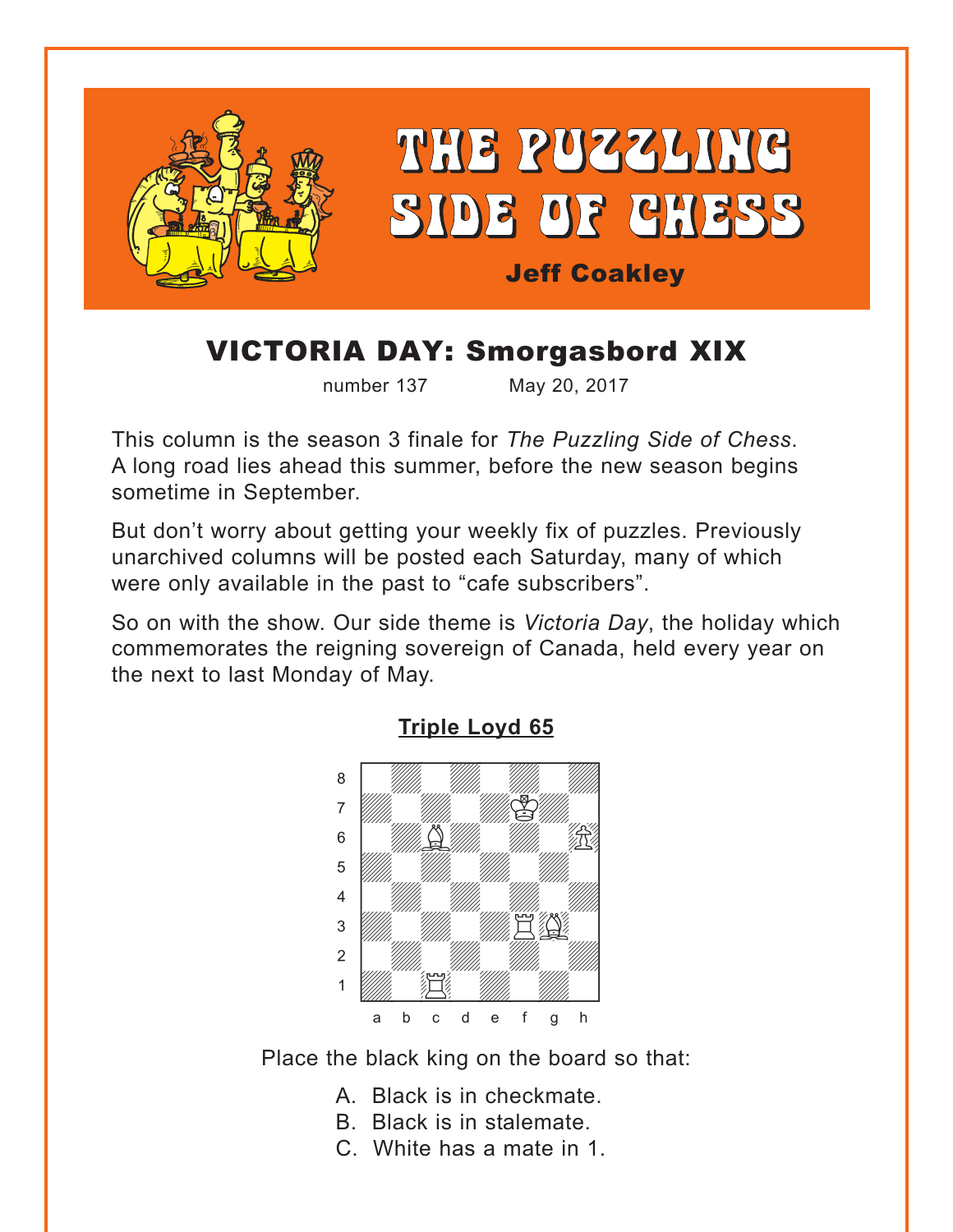<span id="page-1-0"></span>Victoria Day was established in honour of Victoria (1819-1901), the queen of Great Britain, and Canada, for 63 years. The holiday was first celebrated in 1845 on her birthday, May 24.



Queen Victoria 1841 (Charles Brocky)



**Inverted Loyd 40** 

Place a white bishop and two knights on the board so that White has mate in 1.

Victoria was married to her first cousin, Prince Albert of Germany. Queen Elizabeth is their great-great granddaughter.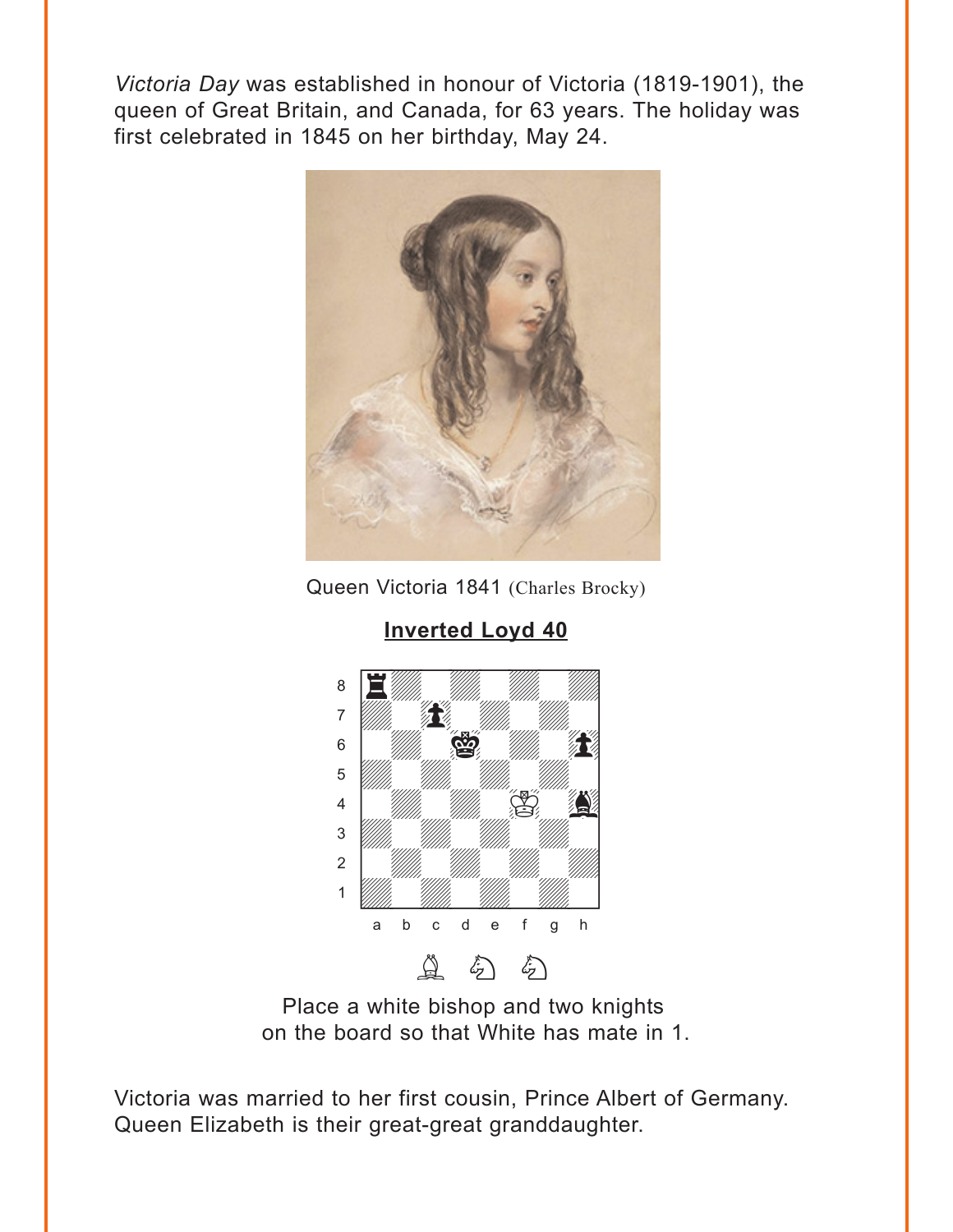# **Longer Proof Game 36** (5.5 moves)

<span id="page-2-0"></span>

This position was reached after White's sixth turn. What were the moves?

Many places are named after Queen Victoria.

The city Victoria is the provincial capital of British Columbia. One of the oldest settlements in the "Pacific Northwest", it stands at the southwestern corner of Canada on Vancouver Island. Surprisingly, the city Vancouver is not on the island.

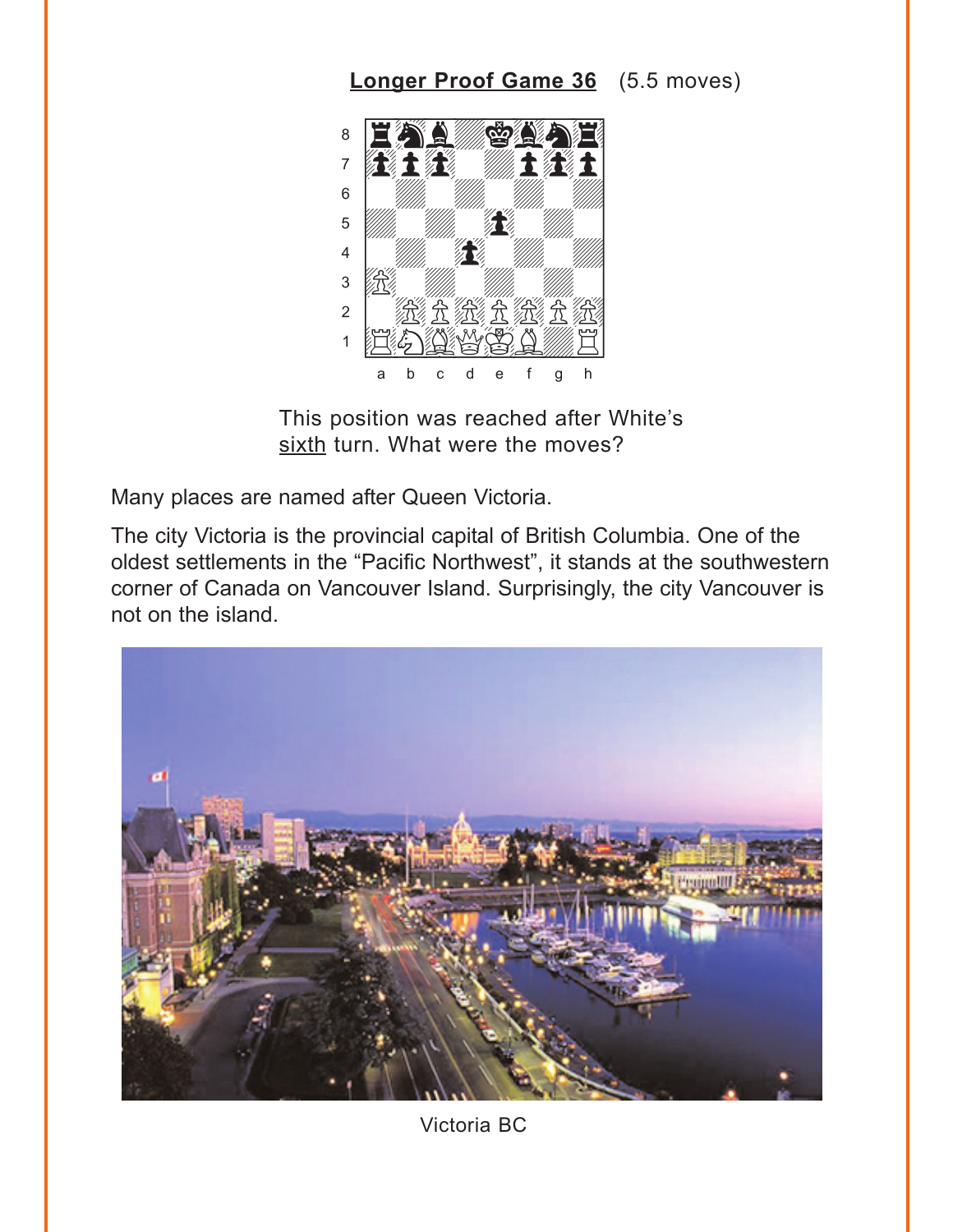### Rebus 08

<span id="page-3-0"></span>

Each letter represents a different type of piece. Uppercase is one colour, lowercase is the other. Determine the position and the last move.

Victoria Island is in the Canadian Arctic. It is the 8th largest island in the world. Part of the island is in Nunavut, part in the Northwest Territories. Population: 1875.



Victoria Island, Arctic Ocean

Victoria's father was Prince Edward (1767-1820). He also has an island named for him. The province P.E.I.

Prince Edward Island, current homebase for the Puzzling Side of Chess. is the 104th largest island in the world and is linked to mainland Canada by the 13 km Confederation Bridge. It's free to cross onto the island, but there's a \$46 toll to leave!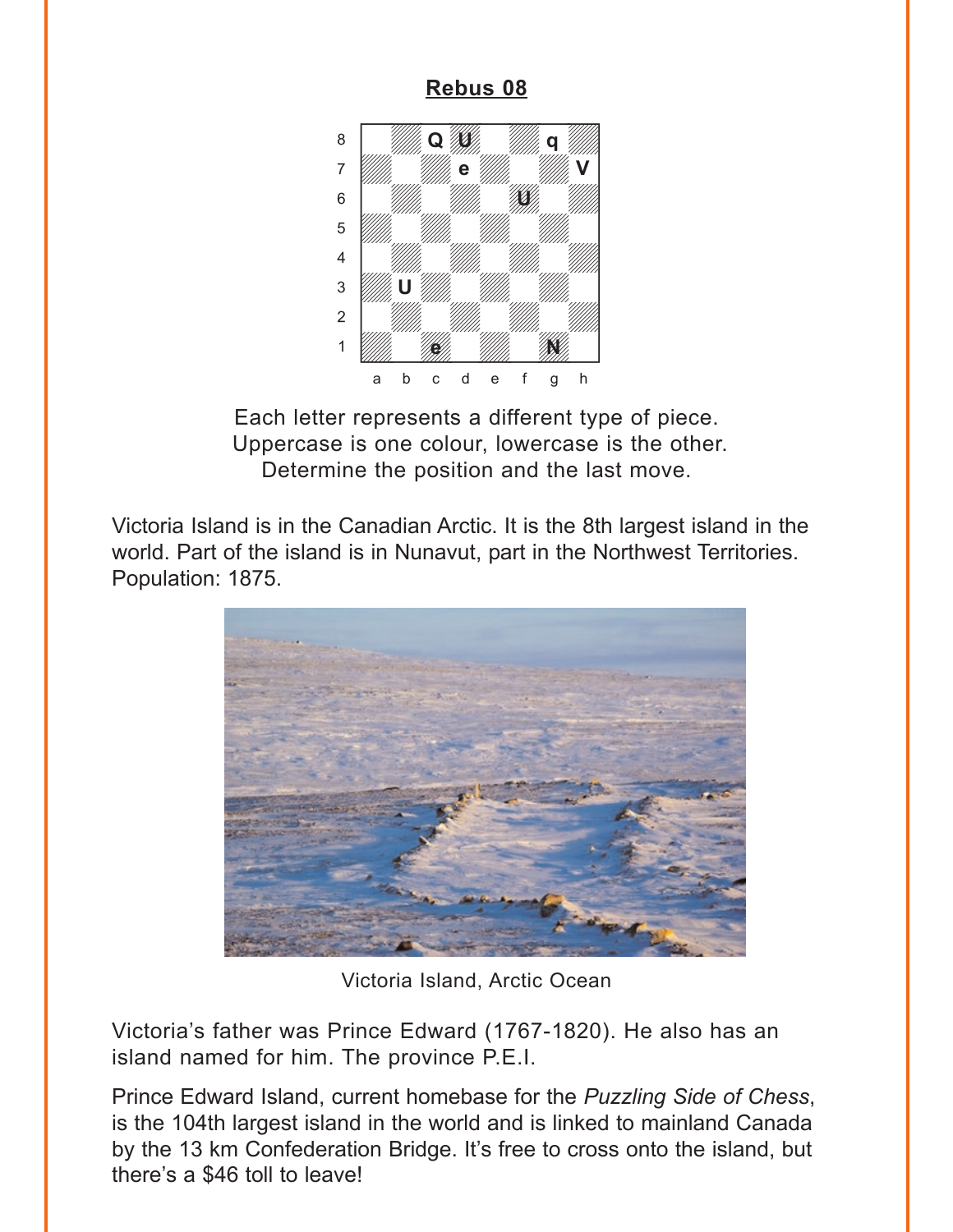<span id="page-4-0"></span>

Victoria-by-the-Sea, PEI

#### 8  $\overline{7}$  $6\phantom{1}6$ 5  $\overline{4}$ 3  $\overline{2}$  $\overline{1}$  $\mathbf b$  $\mathbf{C}$  $\mathsf{d}$  $\rm e$  $h$ a  $\mathsf f$  $\mathbf{q}$

Series-mate in 26 White plays twenty-six moves in a row to mate Black.

Only the last move may give check. Captures are allowed. White may not place their own king in check. Black does not get a turn.

As long as we're discussing Canadian islands, did you know that the city Montreal is an island in the St. Lawrence River?

Or how about this bit of Canuckian trivia: The southernmost part of Canada is Pelee Island in Lake Erie. There are 27 American states with territory further north!

## **Multi-Wham 29**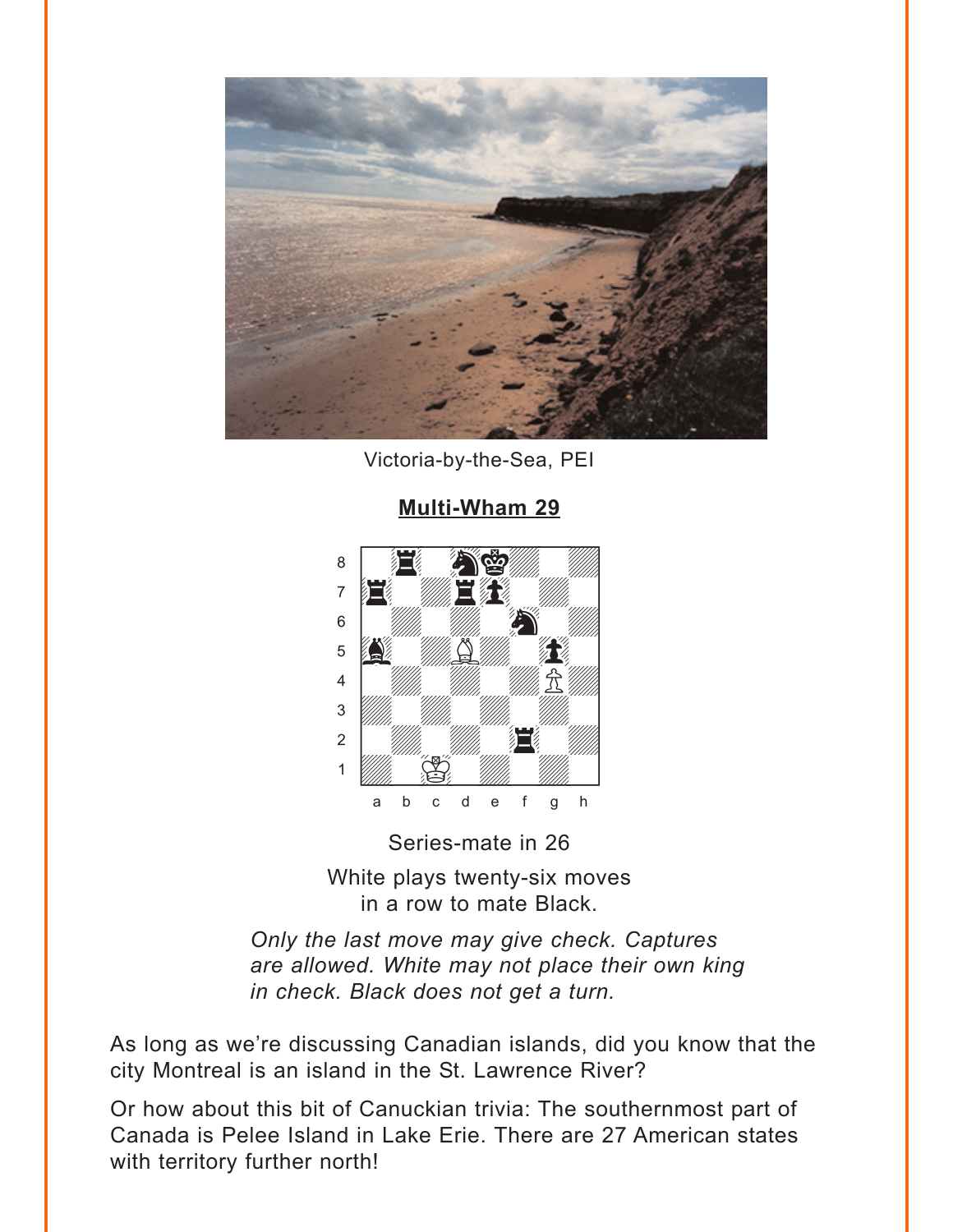# <span id="page-5-0"></span>**SOLUTIONS**

All problems by J. Coakley. Puzzling Side of Chess (2017). Rebus 8 is a joint composition with Andrey Frolkin.

**PDF hyperlinks.** You can advance to the solution of any puzzle by clicking on the underlined title above the diagram. To return to the puzzle, click on the title above the solution diagram.



**Triple Loyd 65** 

A non-edge-of-the-board criss-cross mate.



Queen Victoria 1835, selfie.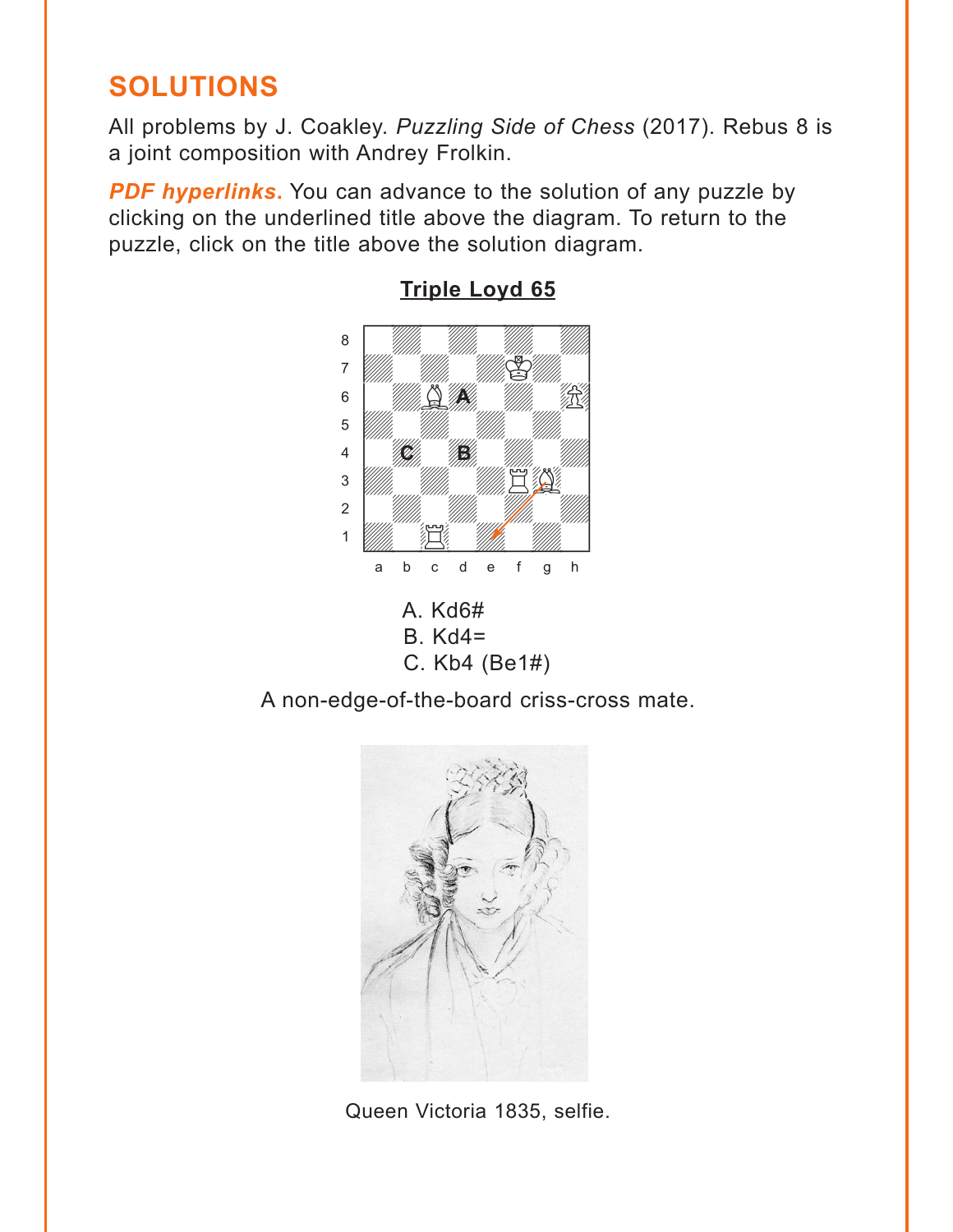## **[Inverted Loyd 40](#page-1-0)**

<span id="page-6-0"></span>

Bg7, Nf6, Nd8 were added. 1.Bf8#

Dual purpose knights, controlling the light squares around the black king and obstructing his defenders from blocking the check.

#### *quotes by Queen Victoria*

- "Give my people plenty of beer, good beer, and cheap beer, and you will have no revolution among them."
- "I think people really marry far too much. It is such a lottery after all, and for a poor woman a very doubtful happiness."
- "I don't dislike babies, though I think very young ones rather disgusting."



**[Longer Proof Game 36](#page-2-0)** (5.5 moves)

1.Nh3 d5 2.Nf4 d4 3.Nd5 Qxd5 4.a3 Qa2 5.Rxa2 e5 6.Ra1 An altogether strange sequence of moves!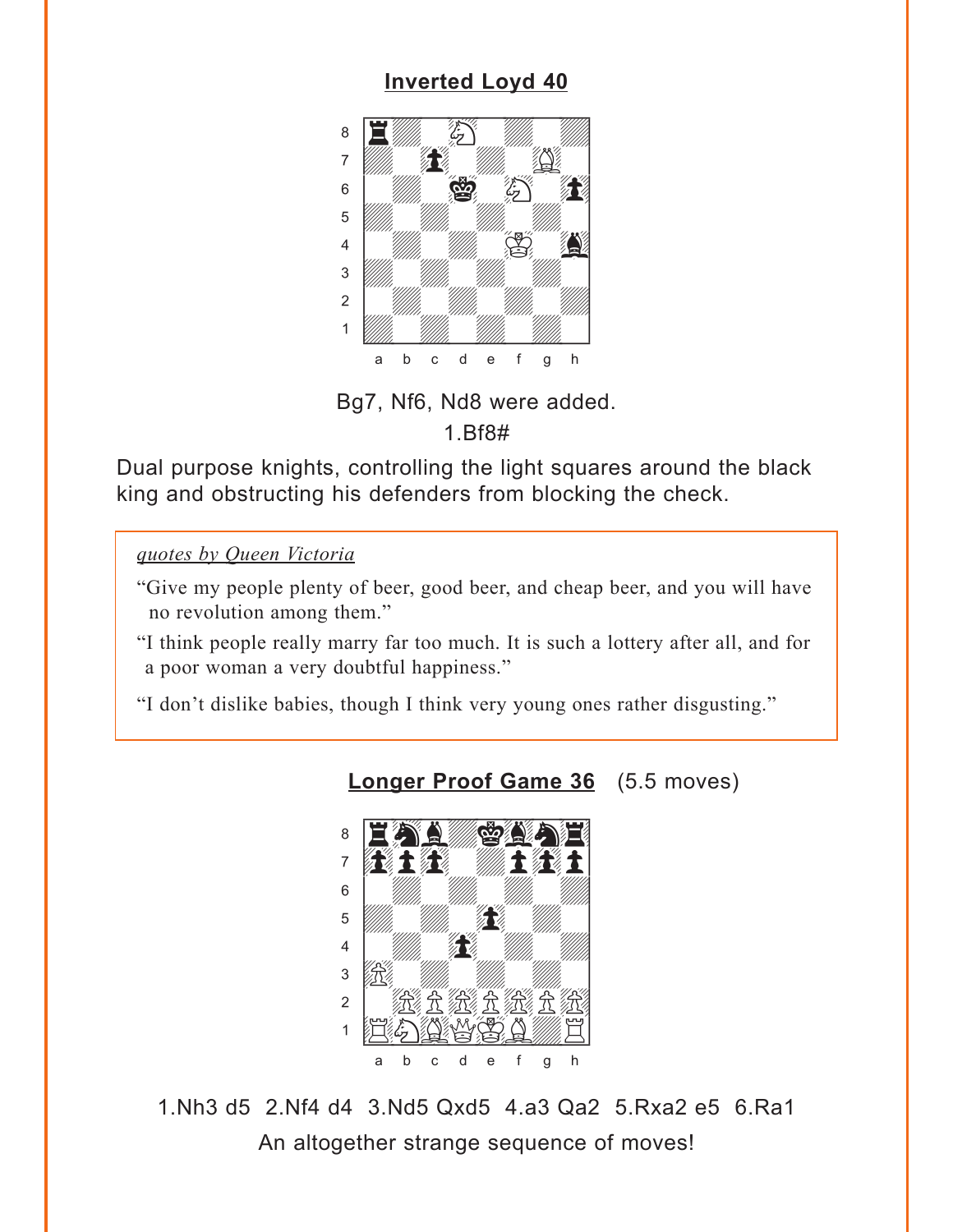**[Rebus 08](#page-3-0)** Andrey Frolkin & Jeff Coakley 2017 *Puzzling Side of Chess* "Queen V"

<span id="page-7-0"></span>

```
Q = \mathcal{B} Only letter with one uppercase, one lowercase.
U ≠ \mathcal{L} (b3+, d8+) Both kings in check.
One of the kings is in check by U (\Xid8+, \triangleb3+, or \hat{\Sigma}f6+).
E \neq \mathcal{B}(\Delta) (d7+) Impossible multiple checks.
E \neq \mathbb{Z} (c1+) Impossible multiple checks.
E \neq \hat{\mathbb{Z}} (c1) E on 1st rank.
E = \hat{\varphi}N \neq \mathcal{B}(\mathbf{g1+}) Impossible multiple checks.
N \neq \hat{\mathbb{Z}} (g1) N on 1st rank.
N = \mathcal{Q}V \neq \frac{M}{Q} (h7+) Impossible multiple checks.
V = \hat{\pi}U = \Xi (d8+) Check.
Caps = black \hat{\mathbb{Z}} h7 \neq white. Both kings in check.
Last move: 1...0-0-0+ Only way to explain check by \Xi on d8.
```
Minimalist record for fewest pieces (9) in a rebus with the last move *castling queenside*.

For more on rebus minimalism, see chessproblems.ca *Bulletin 11*.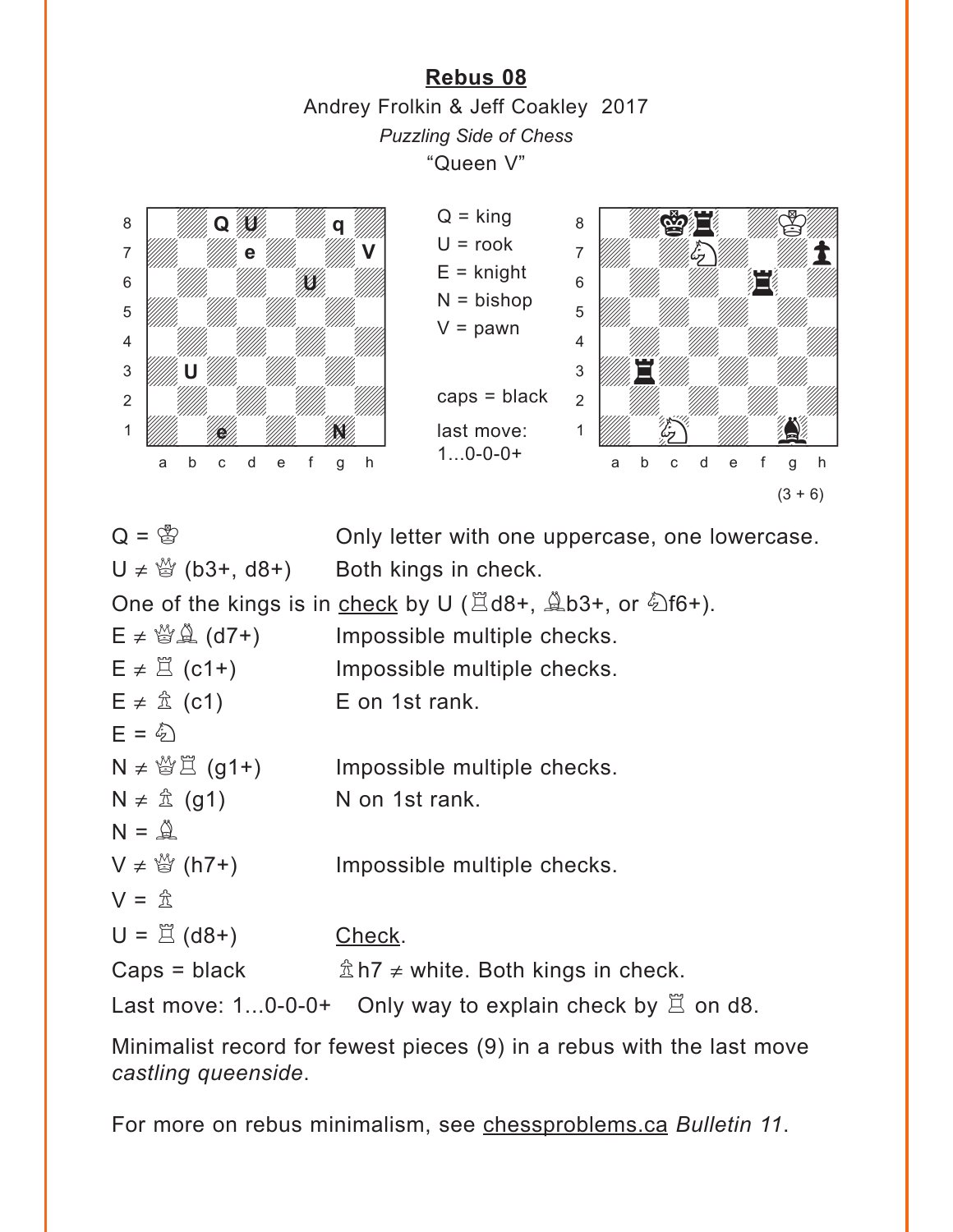#### **[Multi-Wham 29](#page-4-0)**

<span id="page-8-0"></span>

- 1.Bb3 Obviously, the white pawn has to promote. So the white king must capture on g5. To accomplish this task, the white bishop must build five bridges. Bridge 1: crossing the b-file.
- 2.Kb1
- 3.Ka1
- 4.Bc2 Bridge 2: crossing the 2nd rank.
- 5.Ka2
- 6.Ka3
- 7.Be4
- 8.Bb7 Bridge 3: back across the b-file.



9.Kb3 10.Kc4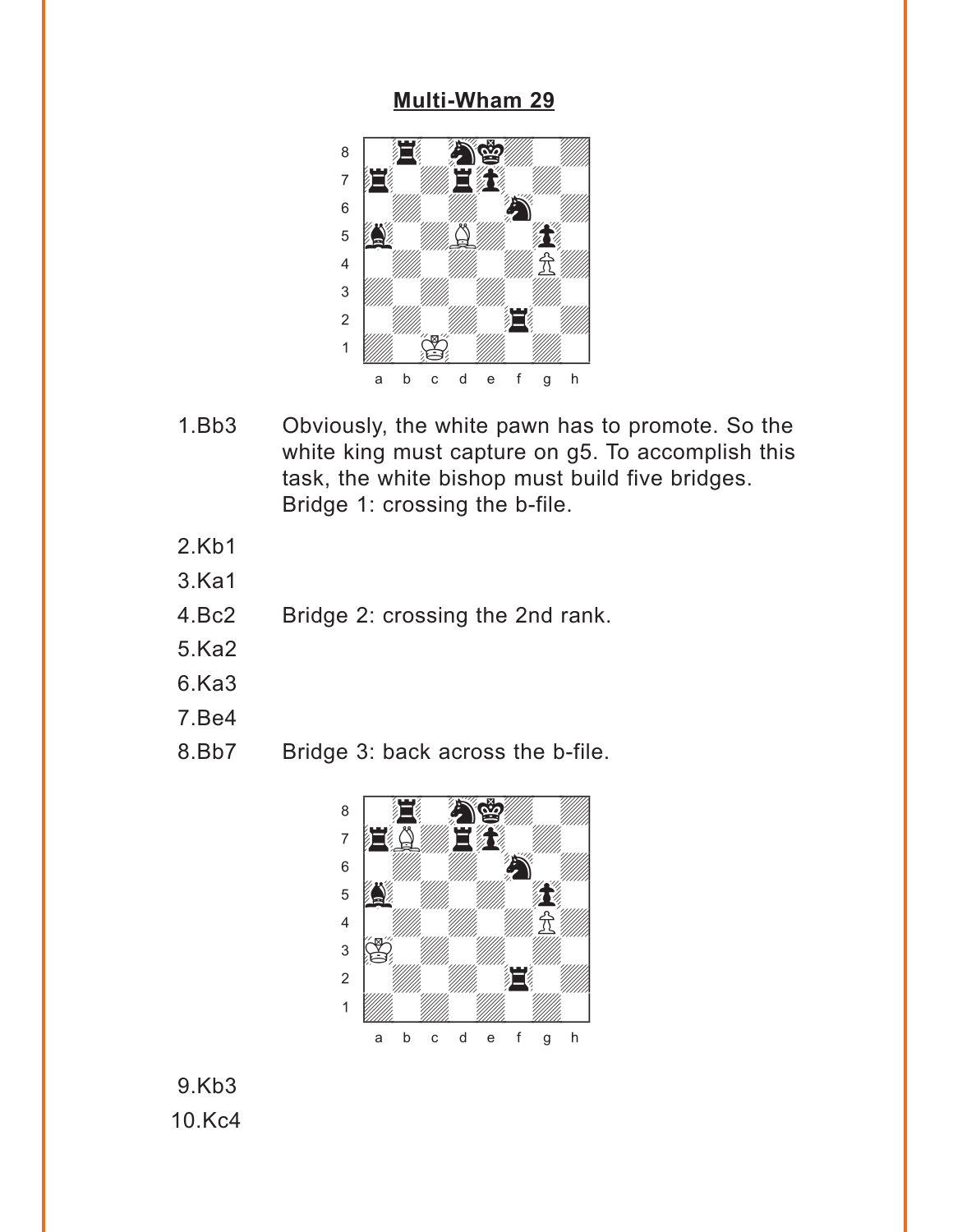11.Bd5 Bridge 4. Spanning the d-file.



12.Kd4 13.Ke5 15.Kf5



16.Kxg5 Task one complete.



17.Kh6 18.g5 19.g6 20.g7

21.g8=N Promoting to queen or rook would be check. There is no mate after a bishop promotion.